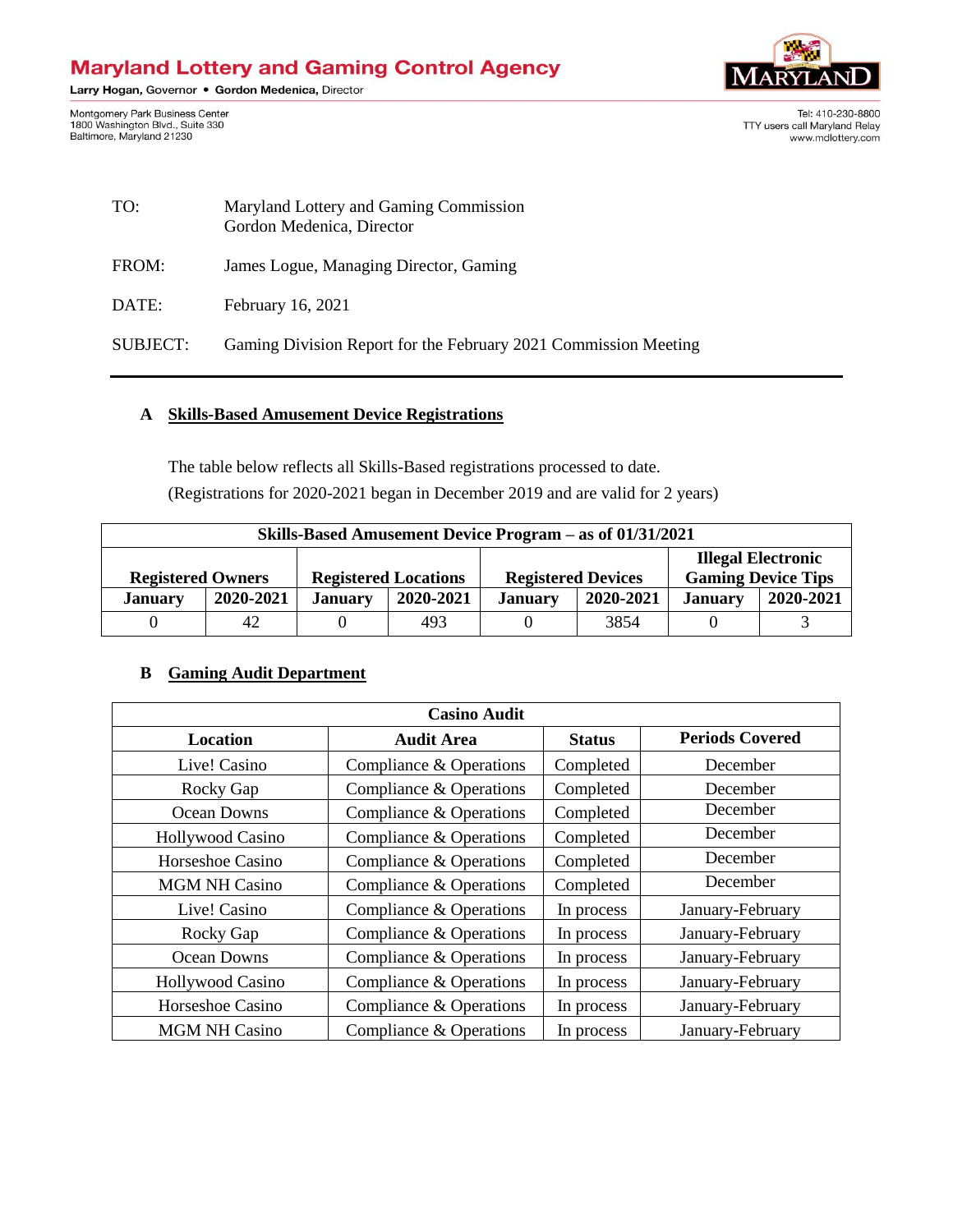| <b>Instant Bingo Hall</b><br><b>Locations</b> | <b>F/S Year End</b> | <b>F/S Due Dates</b> | <b>F/S Submitted</b> | 2021 Audit<br><b>Status</b> |  |
|-----------------------------------------------|---------------------|----------------------|----------------------|-----------------------------|--|
|                                               |                     |                      |                      |                             |  |
| Rod 'N' Reel                                  | December 31, 2020   | April 30, 2021       | N/A                  | February 2021               |  |
|                                               |                     |                      |                      |                             |  |
| <b>Bingo World</b>                            | December 31, 2020   | April 30, 2021       | N/A                  | February 2021               |  |
|                                               |                     |                      |                      |                             |  |
| Traders                                       | December 31, 2020   | April 30, 2021       | N/A                  | February 2021               |  |
| Abners Crab House &                           |                     |                      |                      |                             |  |
| Restaurant                                    | December 31, 2020   | April 30, 2021       | N/A                  | February 2021               |  |
|                                               |                     |                      |                      |                             |  |
| Delta Bingo - Laurel                          | March 31, 2021      | July 31, 2021        | N/A                  | February 2021               |  |
| Delta Bingo -                                 |                     |                      |                      |                             |  |
| Waysons                                       | March 31, 2021      | July 31, 2021        | N/A                  | February 2021               |  |
| American Legion Post                          |                     |                      |                      |                             |  |
| #206                                          | December 31, 2020   | N/A                  | N/A                  | February 2021               |  |
| <b>American Legion Post</b>                   |                     |                      |                      |                             |  |
| #7                                            | December 31, 2020   | N/A                  | N/A                  | February 2021               |  |
|                                               |                     |                      |                      |                             |  |
| Laurel Elks #2283                             | March 31, 2021      | N/A                  | N/A                  | February 2021               |  |
|                                               |                     |                      |                      |                             |  |
| Annapolis Elks (#622)                         | March 31, 2021      | N/A                  | N/A                  | February 2021               |  |
| Annapolis Moose                               |                     |                      |                      |                             |  |
| $(\#296)$                                     | April 30, 2021      | N/A                  | N/A                  | February 2021               |  |
| Mayo American                                 |                     |                      |                      |                             |  |
| Legion $#226$                                 | June 30, 2021       | N/A                  | N/A                  | February 2021               |  |
| Severna Park                                  |                     |                      |                      |                             |  |
| American Legion                               |                     |                      |                      |                             |  |
| $(\#175)$                                     | June 30, 2021       | N/A                  | N/A                  | February 2021               |  |

- 1) Staffing.
	- a. One auditor vacancy at Ocean Downs (position must be reposted).
- 2) Next Audit Committee meeting scheduled for March 25, 2021, immediately following the Commission meeting.
- 3) Annual Regulation Review Notification sent to the facilities on January 20, 2021 with a due date of March 31, 2021.
- 4) Standard table game rules.
	- a. Pontoon 21.
	- b. Face Up Pai Gow Poker revision.

## **C Electronic Gaming Device Operations**

|                        | Hollywood | Ocean<br><b>Downs</b> | Live! | <b>Rocky</b><br>Gap | <b>Horseshoe</b> | <b>MGM-</b><br><b>NH</b> | <b>Bingo</b><br><b>Halls</b> |
|------------------------|-----------|-----------------------|-------|---------------------|------------------|--------------------------|------------------------------|
| <b>VLT</b> Installs    |           |                       | 28    |                     | 24               |                          |                              |
| <b>VLT</b> Removals    |           |                       | 24    |                     | 22               | 65                       |                              |
| <b>Floor Moves</b>     |           |                       | 222   | .51                 | 28               | 81                       | 49                           |
| <b>Game Changes</b>    | 10        |                       | 26    |                     | 42               | 16                       | 95                           |
| <b>Change Requests</b> |           |                       |       |                     |                  |                          |                              |